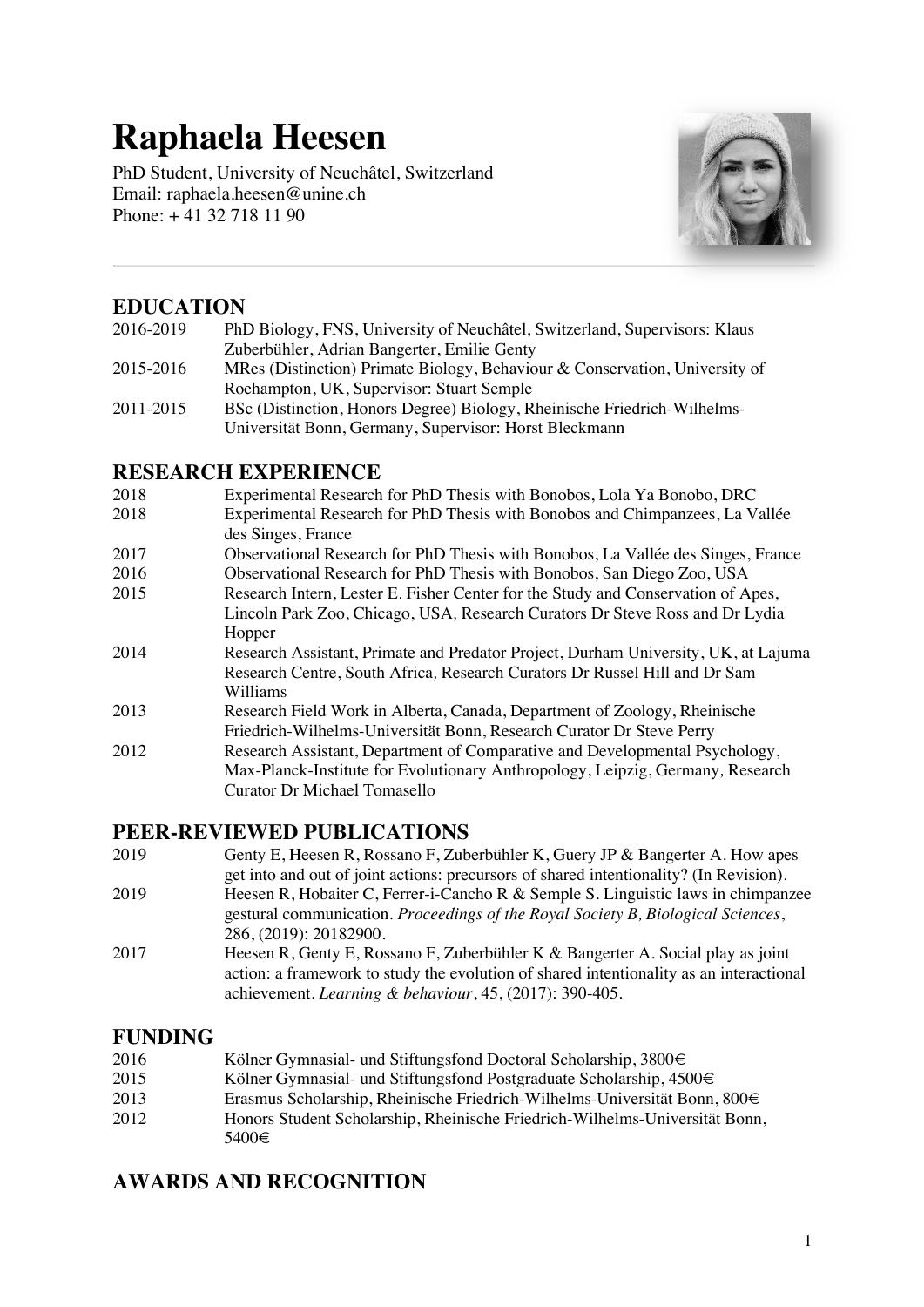| 2018 | Free Waiver Status for Abstract Excellence at Evolution of Language Conference |
|------|--------------------------------------------------------------------------------|
|      | XII. Torun. Poland                                                             |
| 2016 | Annual Prize for Best Dissertation in MRes, University of Roehampton           |
| 2013 | Obtained Honors Degree for Best Student of the Year, at Rheinische Friedrich-  |

Wilhelms-Universität Bonn

## **ACADEMIC PRESENTATIONS**

#### **Conference presentations: Talks (First Author)**

- 2019 Heesen R, Genty E, Rossano F, Zuberbühler K & Bangerter A. *Entering and exiting joint actions in great apes: a pragmatic approach to studying language evolution*. ISLE Inaugural Workshop, University of Zürich, Switzerland
- 2019 Heesen R, Genty E, Rossano F, Zuberbühler K & Bangerter A. *The tug-of-war game: Evidence for Joint Commitment in Great Apes*. Annual meeting (NeuZü) between the Anthropological Institute and Museum of Zürich, the Eco-Ethology Laboratory of Neuchâtel and the Comparative Cognition Laboratory of Neuchâtel, University of Zürich
- 2018 Heesen R, Hobaiter C, Ferrer-i-Cancho R, Semple S. *Linguistic Laws in Chimpanzee Gestural Communication*. 12<sup>th</sup> Meeting of the Evolution of Language (EVOLANG), Torun, Poland
- 2018 Heesen R, Genty E, Rossano F, Zuberbühler K & Bangerter A. *Joint Action in Humans and Non-Humans: A Comparative Framework to Study Shared Intentionality*. Annual Meeting of Biology 18, University of Neuchâtel (*Poster Flashtalk*) 2018 Heesen R, Genty E, Rossano F, Zuberbühler K & Bangerter A. *Coordination of Joint*
- *Action in Bonobos, Pan paniscus: A Model to Study the Evolution of Shared Intentionality*. Meeting NeuZü, University of Neuchâtel

## **Conference Presentations: Talks (Co-Author)**

2017 Semple S, Heesen R, Hobaiter C, Ferrer-i-Cancho R. *Linguistic Laws in Chimpanzee Gestural Communication*. 7<sup>th</sup> Meeting of European Federation for Primatology (EFP), Strasbourg, France

## **Conference Presentations: Posters (First Author)**

2018 Heesen R, Genty E, Rossano F, Zuberbühler K & Bangerter A. *Joint Action in Humans and Non-Humans: A Comparative Framework to Study Shared Intentionality*. Annual Meeting of Biology 18, University of Neuchâtel, Switzerland

## **Conference Attendance (Without Presentation)**

- 2017 7<sup>th</sup> Meeting of European Federation for Primatology (EFP), Strasbourg, France
- 2015 Primate Social Learning and Culture, Primate Society of Great Britain, Winter Meeting, London, UK
- 2015 84<sup>\*</sup> Meeting of American Association of Physical Anthropologists (AAPA), St. Louis, Missouri

## **AD HOC REVIEWING**

- 2019 Journal of Human Evolution
- 2019 Evolution Letters
- 2019 American Journal of Primatology
- 2018 EVOLANG XII

## **PROFESSIONAL SKILLS**

## **Language Skills**

German (Native) • English (Fluent) • French (Fluent) • Lingala (Only Basic)